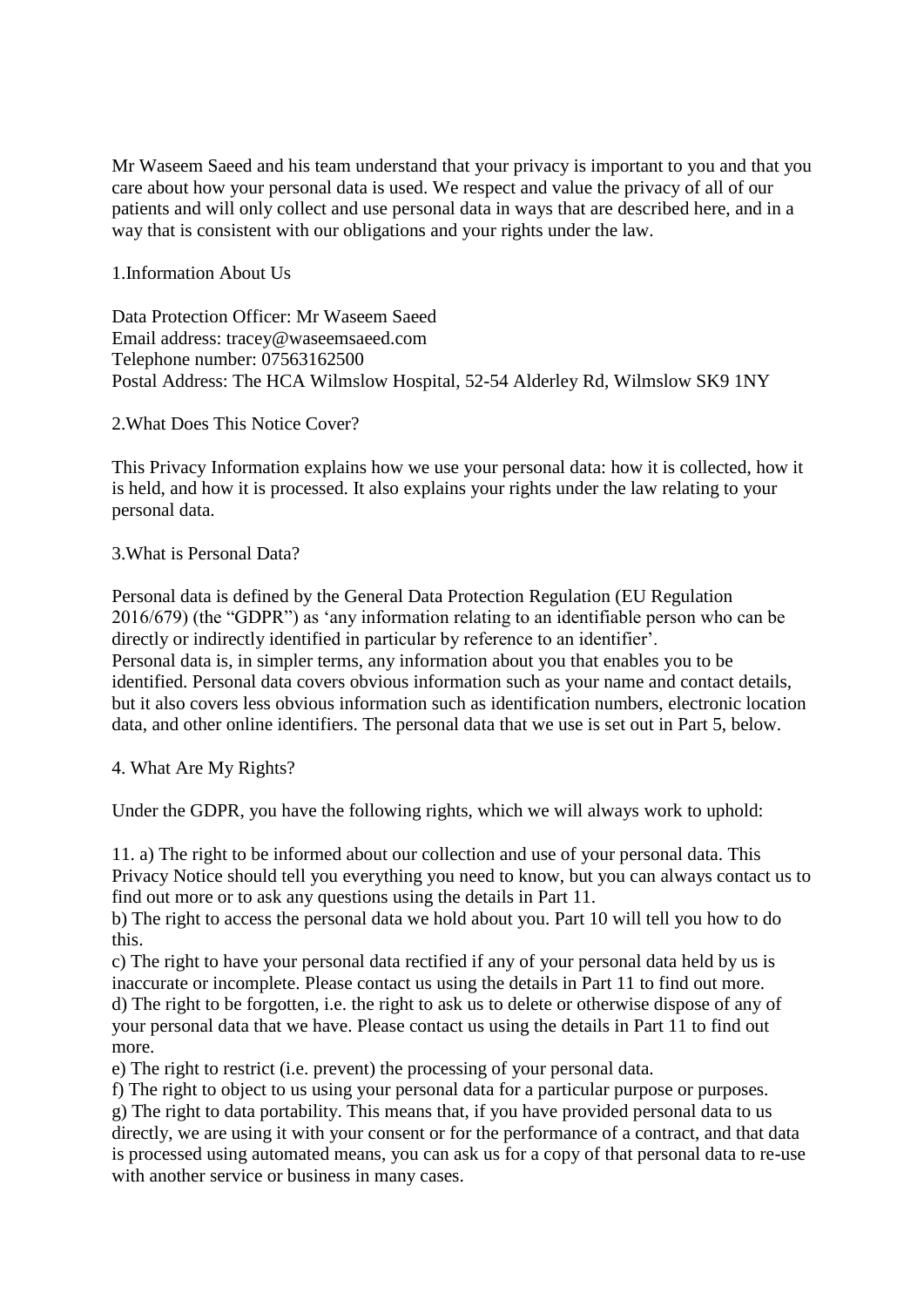h) Rights relating to automated decision-making and profiling. We do not use your personal data in this way.

For more information about our use of your personal data or exercising your rights as outlined above, please contact us using the details provided in Part 11.

Further information about your rights can also be obtained from the Information Commissioner's Office or your local Citizens Advice Bureau.

If you have any cause for complaint about our use of your personal data, you have the right to lodge a complaint with the Information Commissioner's Office.

5. What Personal Data Do You Collect?

We may collect some or all of the following personal data (this may vary according to your relationship with us):

•Name; •Date of birth; •Gender; •Address; •Email address; •Telephone number; •Information regarding your health; •Profession; •Payment information; •Information about your preferences and interests; •GP details; •Private Health Insurance details; •Next of Kin;

Your personal data is sometimes obtained from the following third parties: •GP; •Referring clinician •Information provided by you

6. How Do You Use My Personal Data?

Under the GDPR, we must always have a lawful basis for using personal data. This may be because the data is necessary for our performance of a contract with you, because you have consented to our use of your personal data, or because it is in our legitimate business interests to use it. Your personal data may be used for the following purposes:

•Dealing with your requests/enquiries;

•For the provision of services requested

•Conducting surveys directly associated with your treatment under Mr Saeed's care and informing you of treatments offered to you as a patient of Mr Saeed

•Communicating with you. This may include responding to emails or calls from you.

7. How Long Will You Keep My Personal Data?

We will not keep your personal data for any longer than is necessary in light of the reason(s) for which it was first collected. Your personal data will therefore be kept for a minimum of 8 years.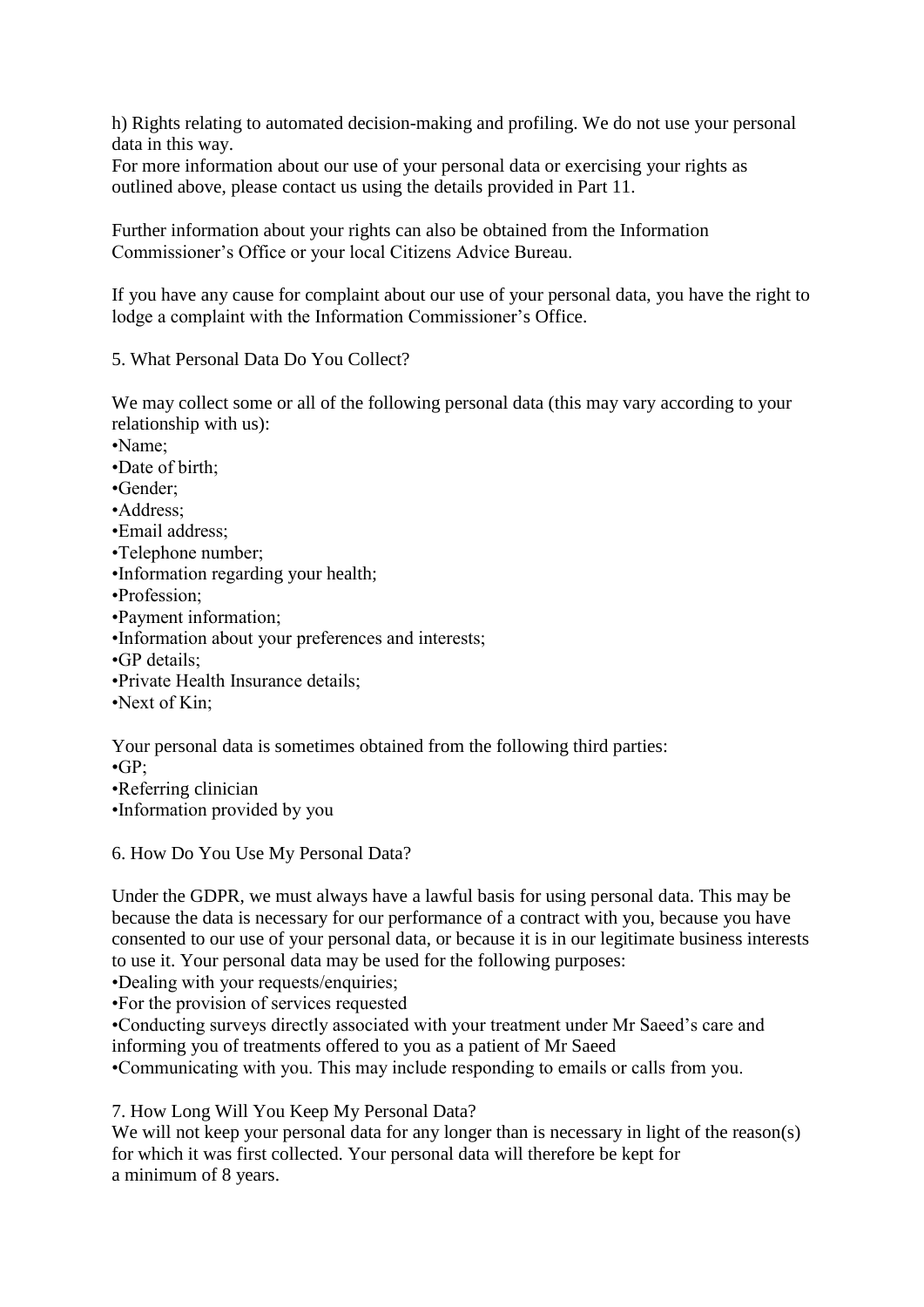## 8. How and Where Do You Store or Transfer My Personal Data?

We will store or transfer your personal data within the European Economic Area (the "EEA"). The EEA consists of all EU member states, plus Norway, Iceland, and Liechtenstein. This means that your personal data will be fully protected under the GDPR or to equivalent standards by law.

Hardware encrypted versions of your medical records may be stored outside this area if Mr Saeed works outside this area. This is to allow him to store your data for the appropriate minimum time and respond to any issues should the need arise.

Please contact us using the details below in Part 11 for further information about the particular data protection mechanism used by us when transferring your personal data to a third country. We are committed to ensuring that your information is secure. In order to prevent unauthorised access or disclosure we have put in place suitable physical, electronic and managerial procedures to safeguard and secure the information we collect online.

9. How do we protect your personal information?

The protection of personal privacy is of the utmost importance to MPS. We take appropriate organisational and technical security measures to protect the data that we hold against unauthorised disclosure or unlawful processing.

Communications between WSl and third parties will be securely encrypted unless you specifically request and consent for unencrypted communication. We use a secure server to store the information you give us when you register, enquire or submit a referral online. Medical records are stored on military-grade secure drives

While we use strong encryption, both when your information is moving to or from our web services and also whilst your information is held by us, unfortunately the transmission of information via the internet can never be completely secure. Although we will do our best to protect your personal data, we cannot guarantee the security of your data transmitted to our site; any transmission is at your own risk. Once we have received your information, we will use strict procedures and security features to try to prevent unauthorised access.

10. Do You Share My Personal Data?

We will NOT sell this information and will only disclose it to other persons associated with your care/treatment and those who service our infrastructure eg IT systems who are under strict confidentiality requirements. In some limited circumstances, we may be legally required to share certain personal data, which might include yours, if we are involved in legal proceedings or complying with legal obligations, a court order, or the instructions of a government authority.

Please note that Mr Saeed reserves the right to share all your data with his medical indemnity service supplier in the event of a complaint or legal action against him in order that he can obtain appropriate advice. This forms a condition of consultation and/or treatment by Mr Saeed or his team. If this is something that is not acceptable to you, please inform Mr Saeed at your first visit.

11. How Can I Access My Personal Data?